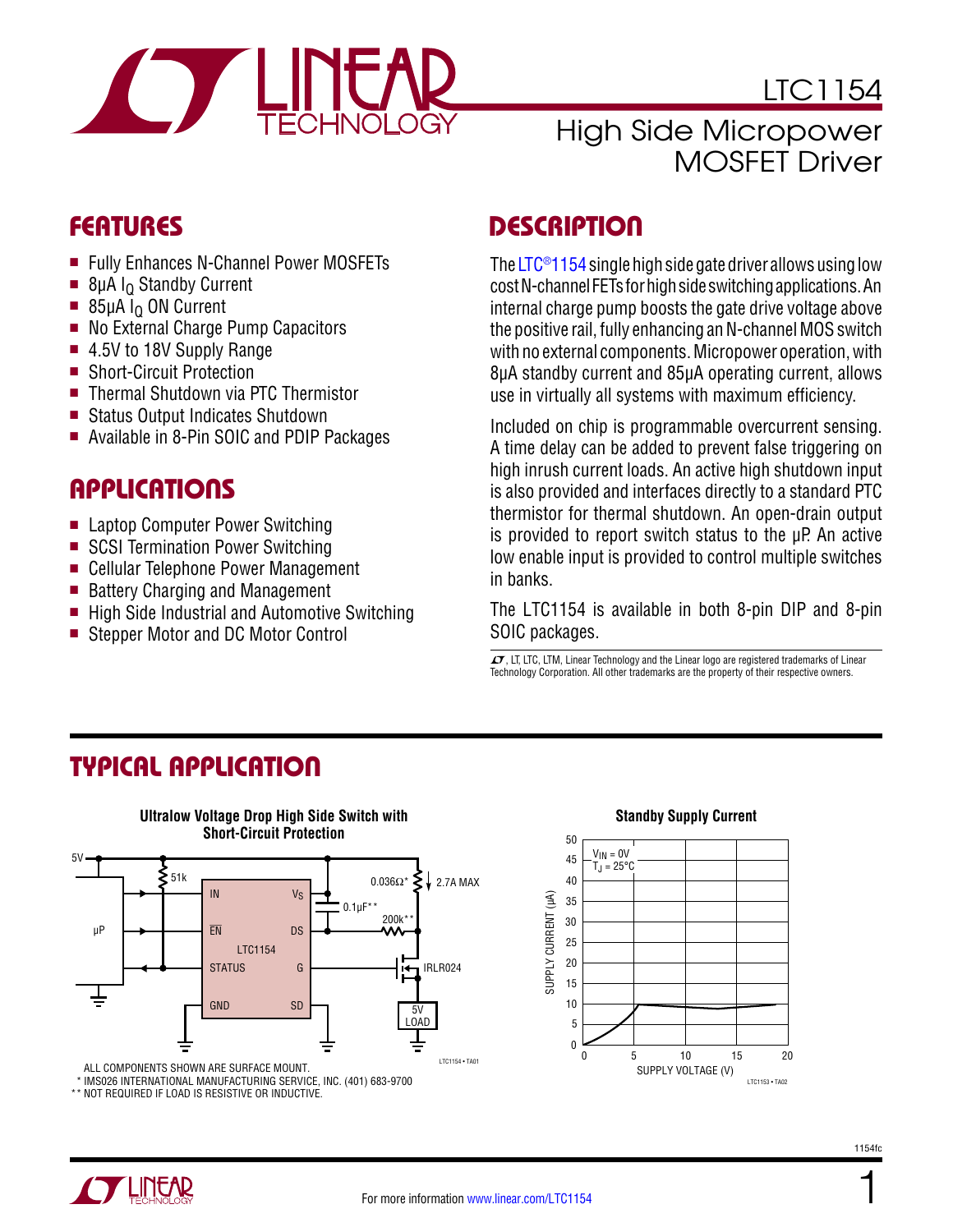## Absolute Maximum Ratings

**(Note 1)**

| Enable Input Voltage  ( $V_S$ + 0.3V) to (GND – 0.3V) |
|-------------------------------------------------------|
|                                                       |
|                                                       |
|                                                       |

Operating Temperature

| Lead Temperature (Soldering, 10 sec.)300°C |  |
|--------------------------------------------|--|

## Pin Configuration



### order information **([http://www.linear.com/product/LTC1154#orderinfo\)](http://www.linear.com/product/LTC1154#orderinfo)**

| <b>LEAD FREE FINISH</b>  | <b>TAPE AND REEL</b> | <b>PART MARKING</b> | <b>PACKAGE DESCRIPTION</b> | <b>TEMPERATURE RANGE</b>            |
|--------------------------|----------------------|---------------------|----------------------------|-------------------------------------|
| LTC1154CN8#PBF           | LTC1154CN8#TRPBF     | LTC1154             | 8-Lead Plastic DIP         | l 0°C to 70°C                       |
| LTC1154CS8#PBF           | LTC1154CS8#TRPBF     | 1154                | 8-Lead Plastic SIOC        | l 0°C to 70°C                       |
| LTC1154HS8#PBF           | LTC1154HS8#TRPBF     | 1154H               | 8-Lead Plastic SIOC        | $-40^{\circ}$ C to 150 $^{\circ}$ C |
| <b>LEAD BASED FINISH</b> | <b>TAPE AND REEL</b> | <b>PART MARKING</b> | <b>PACKAGE DESCRIPTION</b> | <b>TEMPERATURE RANGE</b>            |
| LTC1154CN8               | LTC1154CN8#TR        | LTC1154             | 8-Lead Plastic DIP         | $\circ$ 0°C to 70°C                 |
| LTC1154CS8               | LTC1154CS8#TR        | 1154                | 8-Lead Plastic SIOC        | $\circ$ 0°C to 70°C                 |
| LTC1154HS8               | LTC1154HS8#TR        | 1154H               | 8-Lead Plastic SIOC        | $-40^{\circ}$ C to 150 $^{\circ}$ C |
|                          |                      |                     |                            |                                     |

Consult LTC Marketing for parts specified with wider operating temperature ranges.

For more information on lead free part marking, go to:<http://www.linear.com/leadfree/>

For more information on tape and reel specifications, go to: <http://www.linear.com/tapeandreel/>. Some packages are available in 500 unit reels through designated sales channels with #TRMPBF suffix.

#### **ELECTRICAL CHARACTERISTICS** The  $\bullet$  denotes the specifications which apply over the full operating temperature range, otherwise specifications are at  $T_A = 25^\circ \text{C}$ ,  $V_S = 4.5V$  to 18V,  $T_A = 25^\circ \text{C}$ ,  $V_{\text{EM}} = 0V$ ,  $V_{\text{SD}} = 0V$  unless otherwise noted.

| <b>SYMBOL</b> | <b>PARAMETER</b>      | CONDITIONS                  | MIN | <b>TYP</b> | <b>MAX</b> | <b>UNITS</b>  |
|---------------|-----------------------|-----------------------------|-----|------------|------------|---------------|
| $V_S$         | <b>Supply Voltage</b> |                             | 4.5 |            | 18         | M             |
| ΙQ            | Quiescent Current OFF | $V_S = 5V$ , $V_{IN} = 0V$  |     |            | 20         | μA            |
|               | Quiescent Current ON  | $V_S = 5V$ , $V_{IN} = 5V$  |     | 85         | 120        | μA            |
|               | Quiescent Current ON  | $V_S = 12V$ , $V_{IN} = 5V$ |     | 180        | 400        | μA            |
| <b>VINH</b>   | Input High Voltage    |                             |     |            |            | $\mathcal{U}$ |
|               |                       |                             |     |            |            | 1154fc        |

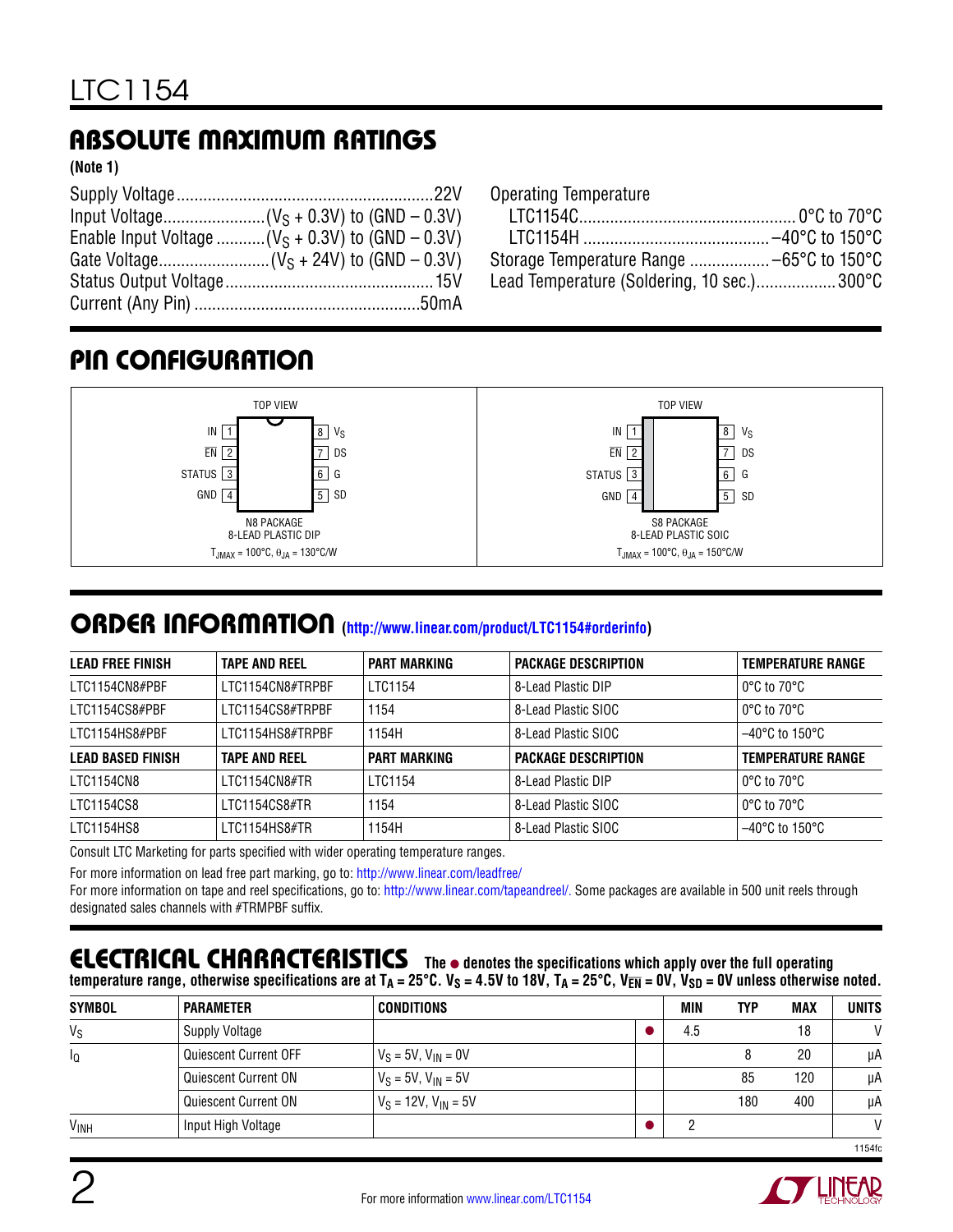### **ELECTRICAL CHARACTERISTICS** The  $\bullet$  denotes the specifications which apply over the full operating

temperature range, otherwise specifications are at T<sub>A</sub> = 25°C. V<sub>S</sub> = 4.5V to 18V, T<sub>A</sub> = 25°C, V<sub>EN</sub> = 0V, V<sub>SD</sub> = 0V unless otherwise noted.

| <b>SYMBOL</b>          | <b>PARAMETER</b>                 | <b>CONDITIONS</b>                                                                                      |   | MIN            | <b>TYP</b>                  | MAX           | <b>UNITS</b>                      |
|------------------------|----------------------------------|--------------------------------------------------------------------------------------------------------|---|----------------|-----------------------------|---------------|-----------------------------------|
| <b>VINL</b>            | Input Low Voltage                |                                                                                                        |   |                |                             | 0.8           | $\vee$                            |
| I <sub>IN</sub>        | <b>Input Current</b>             | $0V < V_{IN} < V_S$                                                                                    |   |                |                             | ±1            | μA                                |
| $C_{\text{IN}}$        | Input Capacitance                |                                                                                                        |   |                | $\overline{5}$              |               | рF                                |
| VENH                   | <b>ENABLE</b> Input High Voltage |                                                                                                        |   | 3.5            | 2.6                         |               | $\mathsf{V}$                      |
| V <sub>ENL</sub>       | <b>ENABLE</b> Input Low Voltage  |                                                                                                        |   |                | 1                           | 0.6           | V                                 |
| I <sub>EN</sub>        | <b>ENABLE</b> Input Current      | $0V < V_{\overline{EN}} < V_S$                                                                         |   |                |                             | ±1            | μA                                |
| <b>V<sub>SDH</sub></b> | Shutdown Input High Voltage      |                                                                                                        |   | $\overline{2}$ |                             |               | V                                 |
| V <sub>SDL</sub>       | Shutdown Input Low Voltage       |                                                                                                        |   |                |                             | 0.8           | V                                 |
| I <sub>SD</sub>        | <b>Shutdown Input Current</b>    | $0V < V_{SD} < V_S$                                                                                    | 0 |                |                             | ±1            | μA                                |
| V <sub>SEN</sub>       | Drain Sense Threshold Voltage    |                                                                                                        |   | 80<br>75       | 100<br>100                  | 120<br>125    | mV<br>mV                          |
| <b>I</b> SEN           | Drain Sense Input Current        | $0V < V_{SEN} < V_S$                                                                                   |   |                |                             | ±0.1          | μA                                |
| $V_{GATE} - V_S$       | Gate Voltage Above Supply        | $V_S = 5V$<br>$V_S = 6V$<br>$V_S = 12V$                                                                |   | 6<br>7.5<br>15 | $\overline{7}$<br>8.3<br>18 | 9<br>15<br>25 | V<br>$\mathsf{V}$<br>$\mathsf{V}$ |
| <b>VSTATUS</b>         | <b>Status Output Low Voltage</b> | $ISTATUS = 400\muA$                                                                                    |   |                | 0.05                        | 0.4           | $\mathsf{V}$                      |
| <b>ISTATUS</b>         | Status Output Leakage Current    | $VSTATUS = 12V$                                                                                        |   |                |                             | 1             | μA                                |
| $t_{ON}$               | Turn-ON Time                     | $V_S = 5V$ , $C_{GATE} = 1000pF$<br>Time for $V_{GATE} > V_S + 2V$<br>Time for $V_{GATE} > V_S + 5V$   |   | 30<br>100      | 110<br>450                  | 300<br>1000   | μs<br>$\mu s$                     |
|                        |                                  | $V_S = 12V$ , $C_{GATE} = 1000pF$<br>Time for $V_{GATE} > V_S + 5V$<br>Time for $V_{GATE} > V_S + 10V$ |   | 20<br>50       | 80<br>160                   | 200<br>500    | μs<br>μs                          |
| t <sub>OFF</sub>       | Turn-OFF Time                    | $V_S = 5V$ , C <sub>GATE</sub> = 1000pF, Time for $V_{GATE} < 1V$                                      |   | 10             | 36                          | 60            | μs                                |
|                        |                                  | $V_S = 12V$ , $C_{GATE} = 1000pF$ , Time for $V_{GATE} < 1V$                                           |   | 10             | 28                          | 60            | μs                                |
| tsc                    | Short-Circuit Turn-OFF Time      | $V_S$ = 5V, C <sub>GATE</sub> = 1000pF, Time for $V_{GATE}$ < 1V                                       |   | 5              | 25                          | 40            | $\mu s$                           |
|                        |                                  | $V_S = 12V$ , C <sub>GATE</sub> = 1000pF, Time for $V_{GATE} < 1V$                                     |   | 5              | 23                          | 40            | $\mu\text{s}$                     |
| tsp                    | Shutdown Turn-OFF Time           | $V_S$ = 5V, $C_{GATE}$ = 1000pF, Time for $V_{GATE}$ < 1V                                              |   |                | 17                          | 40            | $\mu s$                           |
|                        |                                  | $V_S = 12V$ , $C_{GATE} = 1000pF$ , Time for $V_{GATE} < 1V$                                           |   |                | 13                          | 35            | μs                                |

**Note 1:** Stresses beyond those listed under Absolute Maximum Ratings may cause permanent damage to the device. Exposure to any Absolute Maximum Rating condition for extended periods may affect device reliability and lifetime.

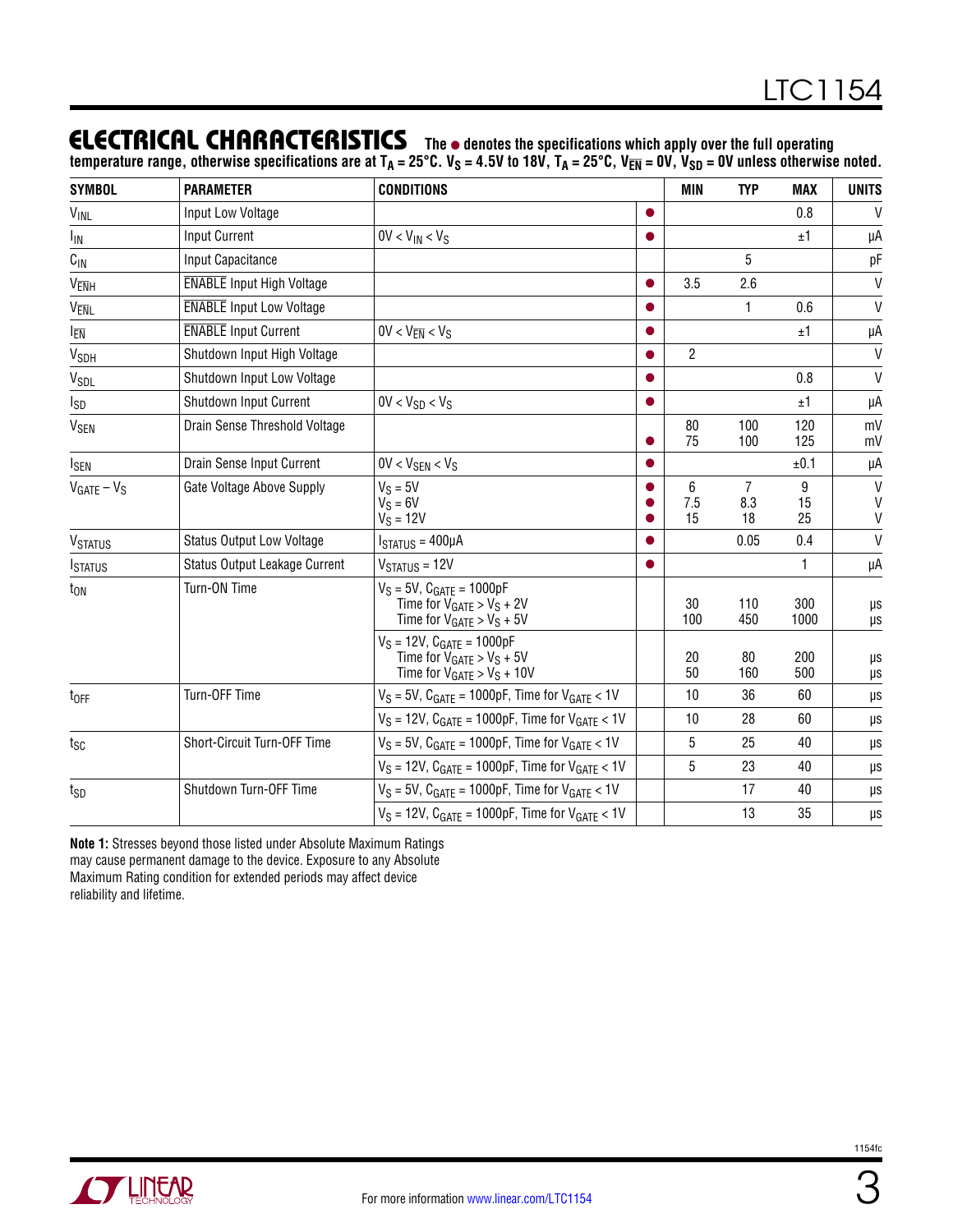# Typical Performance Characteristics











**Short-Circuit Turn-OFF Delay Time**





SUPPLY VOLTAGE (V) LTC1153 • TPC07



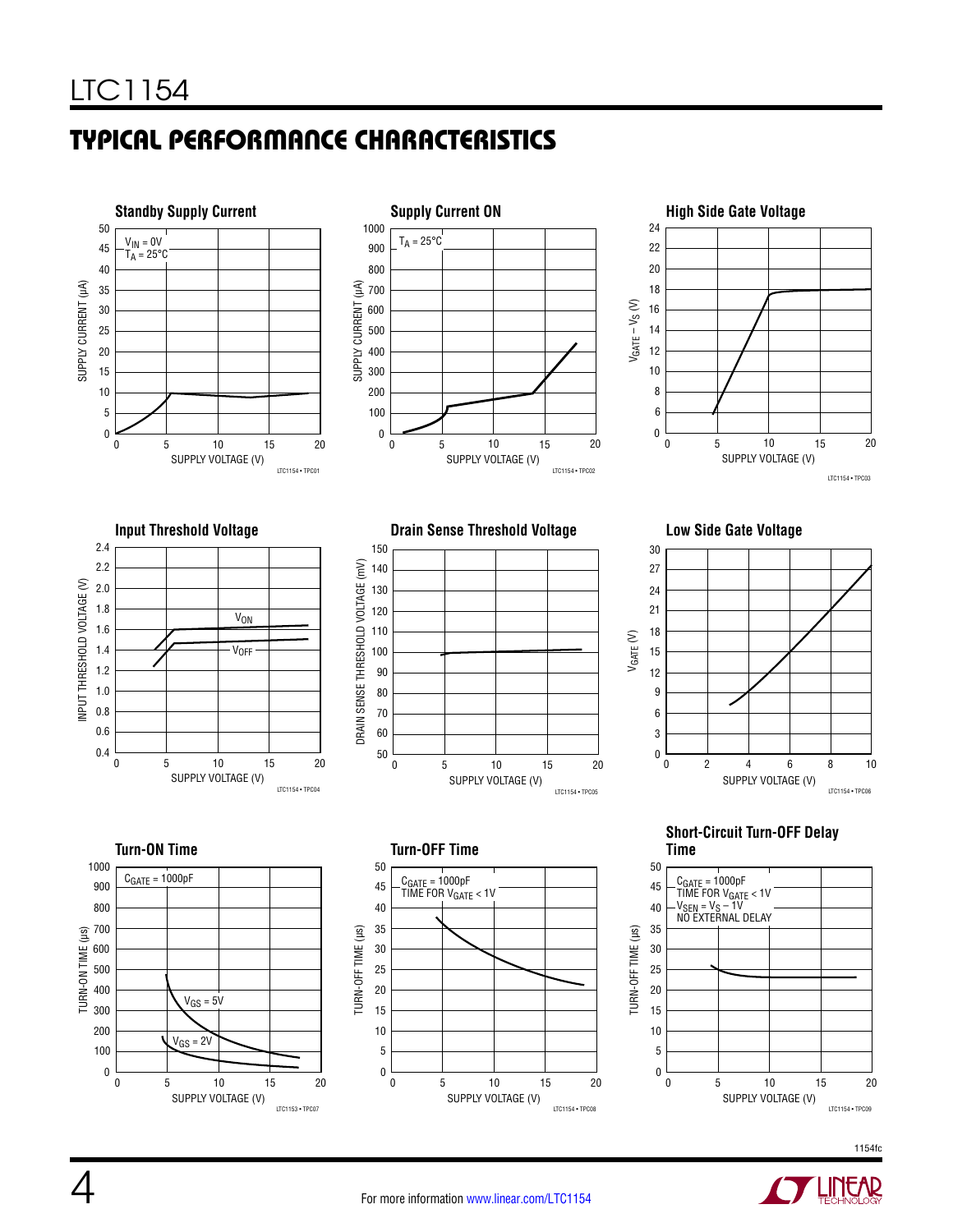## Typical Performance Characteristics



## Pin Functions

**IN and SD (Pins 1, 5):** Input and Shutdown Pins. The LTC1154 input pin is active high and activates all of the protection and charge pump circuitry when switched ON. The shutdown pin is designed to immediately disable the switch if a secondary fault condition (over temperature, etc.) is detected. The LTC1154 logic and shutdown inputs are high impedance CMOS gates with ESD protection diodes to ground and supply and therefore should not be forced beyond the power supply rails. The shutdown pin should be connected to ground when not in use.

**EN (Pin 2):** ENABLE Input Pin. The ENABLE input can be used to enable a number of LTC1154 high side switches in banks or to provide a secondary means of control. It can also act as an inverting input. The ENABLE input is a high impedance CMOS gate with ESD clamp diodes to ground and supply and therefore should not be forced beyond the power supply rails. This pin should be grounded when not in use.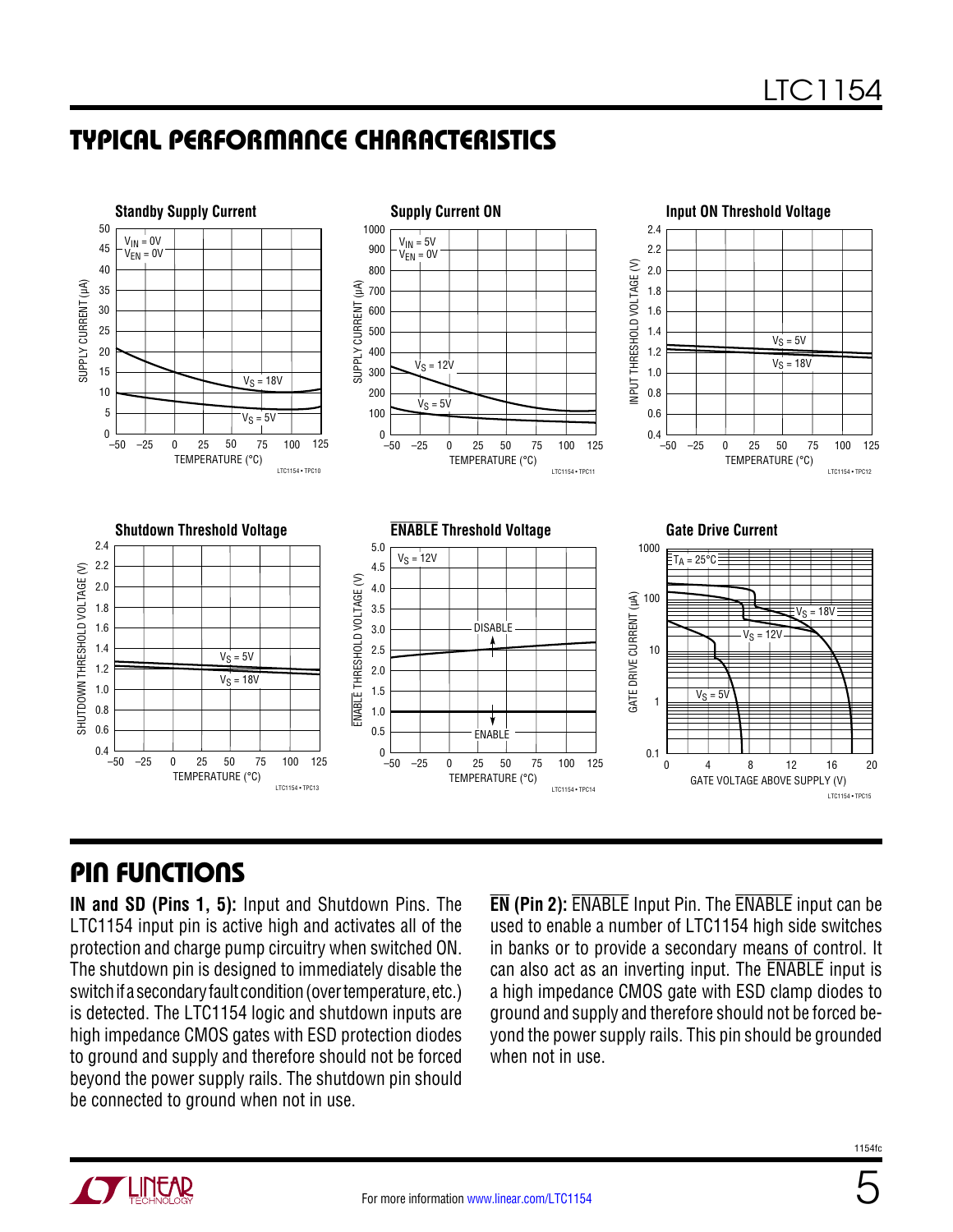## Pin Functions

**G (Pin 6):** Gate Drive Pin. The gate drive pin is either driven to ground when the switch is turned OFF or driven above the supply rail when the switch is turned ON. This pin is a relatively high impedance when driven above the rail (the equivalent of a few hundred k $\Omega$ ). Care should be taken to minimize any loading of this pin by parasitic resistance to ground or supply.

**V<sub>S</sub>** (Pin 8): Supply Pin. The supply pin of the LTC1154 serves two vital purposes. The first is obvious: it powers the input, gate drive, regulation and protection circuitry. The second purpose is less obvious: it provides a Kelvin connection to the top of the drain sense resistor for the internal 100mV reference.

The LTC1154 is designed to be continuously powered so that the gate of the MOSFET is actively driven at all times. If it is necessary to remove power from the supply pin and then re-apply it, the input pin (or enable pin) should be cycled a few milliseconds *after* the power is re-applied to reset the input latch and protection circuitry. Also, the input and enable pins should be isolated with 10k resistors to limit the current flowing through the ESD protection diodes to the supply pin.

*The supply pin of the LTC1154 should never be forced below ground as this may result in permanent damage to the device.* A 300Ω resistor should be inserted in series with the ground pin if negative supply voltage transients are anticipated.

**DS (Pin 7):** Drain Sense Pin. The drain sense pin is compared against the supply pin voltage. If the voltage at this pin is more than 100mV below the supply pin, the input latch will be reset and the MOSFET gate will be quickly discharged. Cycle the input, or ENABLE input, to reset the short-circuit latch and turn the MOSFET back on.

This pin is also a high impedance CMOS gate with ESD protection and therefore should not be forced beyond the power supply rails. To defeat the overcurrent protection, short the drain sense to supply.

Some loads, such as large supply capacitors, lamps, or motors require high inrush currents. An RC time delay can be added between the sense resistor and the drain sense pin to ensure that the drain sense circuitry does not false-trigger during start-up. This time constant can be set from a few microseconds to many seconds. However, very long delays may put the MOSFET in risk of being destroyed by a short-circuit condition. (see Applications Information Section).

**STATUS (Pin 3):** STATUS Pin. The STATUS pin is an opendrain output which is driven low whenever a fault condition is detected. A 51k pull-up resistor should be connected between this output and a logic supply. The STATUS pins of multiple LTC1154s can be OR'd together if independent fault sensing is not required. No connection is required to this pin when not in use.



# Block Diagram

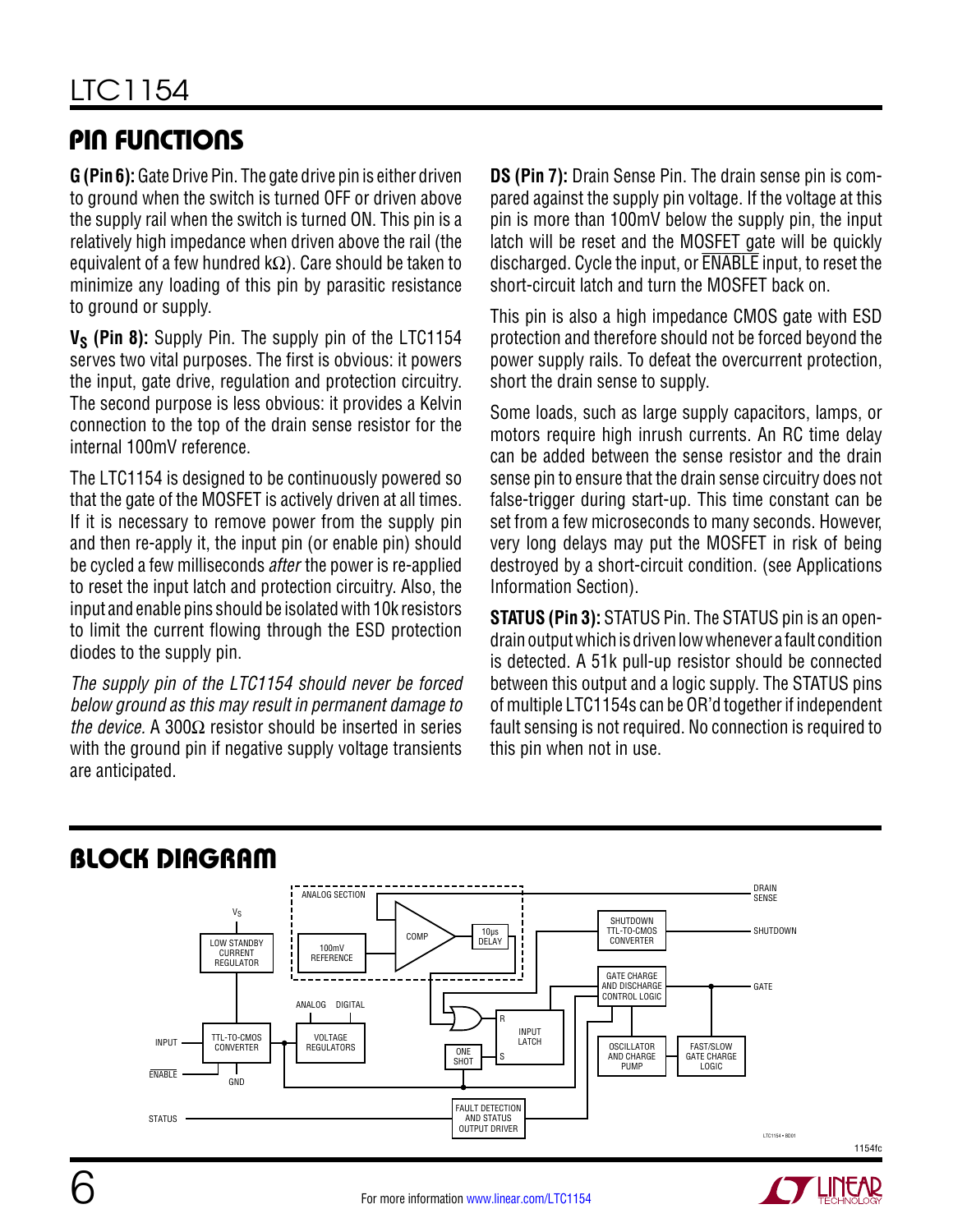# TRUTH TABLE

|                                                                                             | <b>INPUTS</b> |    |             | <b>OUTPUTS</b>                   | <b>SWITCH</b>                        |  |  |
|---------------------------------------------------------------------------------------------|---------------|----|-------------|----------------------------------|--------------------------------------|--|--|
| IN                                                                                          | ĒΝ            | SD | <b>GATE</b> | <b>STATUS</b>                    | <b>CONDITION</b>                     |  |  |
| χ                                                                                           | Н             | X  | L           | Н                                | <b>SWITCH OFF</b>                    |  |  |
| L                                                                                           | χ             | χ  | L           | Н                                | <b>SWITCH OFF</b>                    |  |  |
| Н                                                                                           | L             | L  | Н           | Н                                | SWITCH ON                            |  |  |
| Н                                                                                           | L             | L  | L           |                                  | SWITCH LATCHED OFF<br>(OVER CURRENT) |  |  |
| Н                                                                                           | L             |    | L           | SWITCH LATCHED OFF<br>(SHUTDOWN) |                                      |  |  |
| $L = LOGIC$ LOW<br>$\blacksquare$ = EDGE TRIGGERED<br>$H = LOGIC HIGH$<br>$X = IRRFI FVANT$ |               |    |             |                                  |                                      |  |  |

The Truth Table demonstrates how the LTC1154 receives inputs and returns status information to the uP. The ENABLE and input signal from the µP controls the switch in its normal operating mode, where the rise and fall time of the gate drive are controlled to limit EMI and RFI emissions. The shutdown and overcurrent detection circuitry however, switch the gate off at a much higher rate to limit the exposure of the MOSFET switch and the load to dangerous conditions. The STATUS pin remains high as long as the switch is operating normally, and is driven low only when a fault condition is detected. Note that the shutdown pin is edge-sensitive and latches the output off even if the shutdown pin returns to a low state.

# **OPERATION**

The LTC1154 is a single micropower MOSFET driver with built-in protection, status feedback and gate charge pump. The LTC1154 consists of the following functional blocks:

#### **TTL and CMOS Compatible Inputs**

The LTC1154 input and shutdown input have been designed to accommodate a wide range of logic families. Both input thresholds are set at about 1.3V with approximately 100mV of hysteresis.

A low standby current voltage regulator provides continuous bias for the TTL-to-CMOS converter. The TTL-to-CMOS converter output enables the rest of the circuitry. In this way the power consumption is kept to a minimum in the standby mode.

#### **ENABLE Input**

The ENABLE input is CMOS compatible and inhibits the input signal whenever it is held logic high. This input should be grounded when not in use.

#### **Internal Voltage Regulation**

The output of the TTL-to-CMOS converter drives two regulated supplies which power the low voltage CMOS logic and analog blocks. The regulator outputs are isolated from each other so that the noise generated by the charge pump logic is not coupled into the 100mV reference or the analog comparator.

#### **Gate Charge Pump**

Gate drive for the MOSFET switch is produced by an adaptive charge pump circuit which generates a gate voltage substantially higher than the power supply voltage. The charge pump capacitors are included on chip and therefore no external components are required to generate the gate drive.

#### **Drain Current Sense**

The LTC1154 is configured to sense the current flowing into the drain of the power MOSFET in a high side application. An internal 100mV reference is compared to the drop across a sense resistor (typically  $0.002Ω$  to 0.10 $\Omega$ ) in series with the drain lead. If the drop across this resistor exceeds the internal 100mV threshold, the input latch is reset and the gate is quickly discharged via a large N-channel transistor.

#### **Controlled Gate Rise and Fall Times**

When the input is switched ON and OFF, the gate is charged by the internal charge pump and discharged in a controlled manner. The charge and discharge rates have been set to

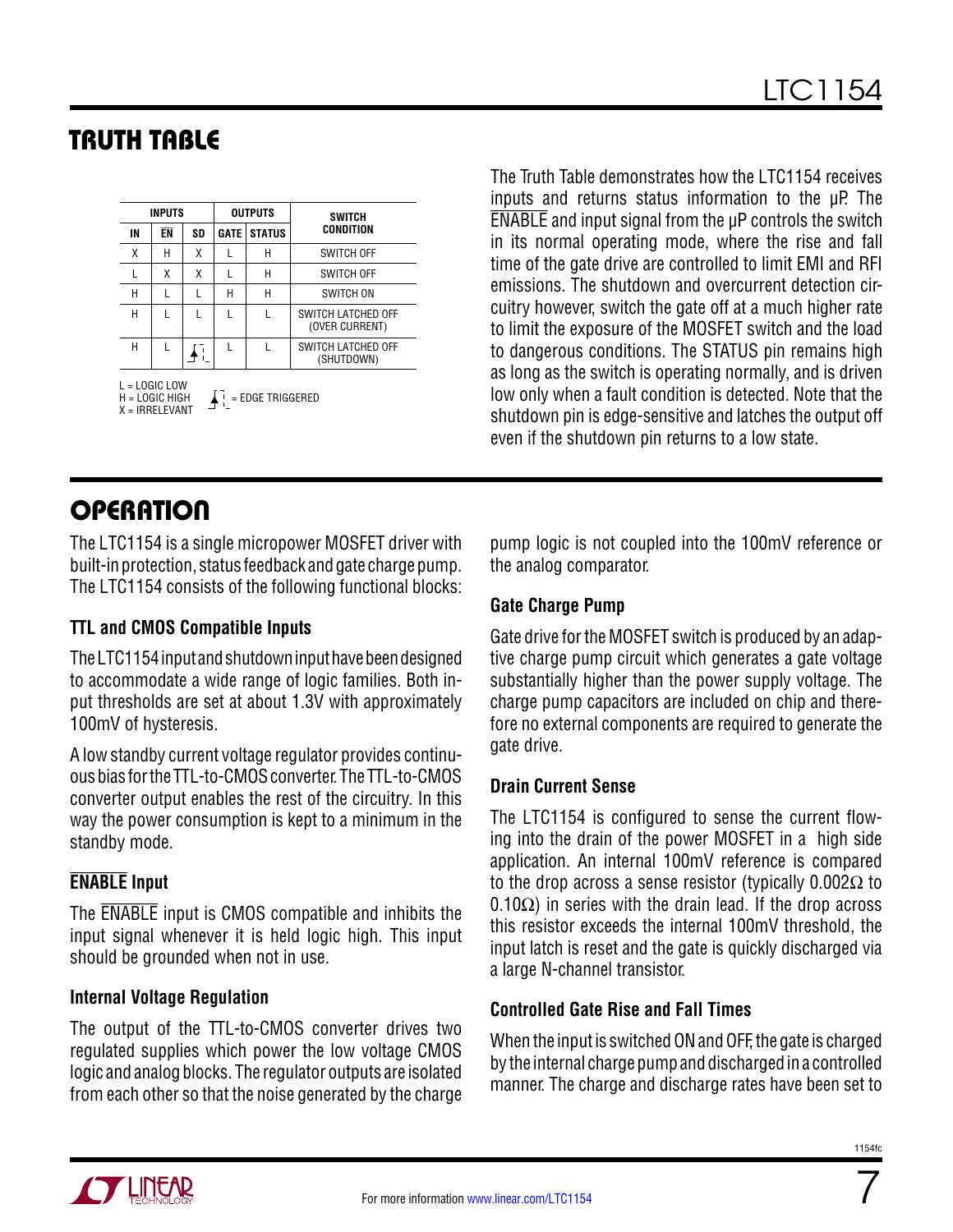# **OPERATION**

minimize RFI and EMI emissions in normal operation. If a short-circuit or current overload condition is encountered, the gate is discharged very quickly (typically a few microseconds) by a large N-channel transistor.

#### **Status Output Driver**

The status circuitry continuously monitors the fault detection logic. This open-drain output is driven low when the gate of the MOSFET is driven low by the protection circuitry. The status circuitry is reset along with the input latch when the input, or ENABLE input, is cycled.

### Applications Information

#### **MOSFET and Load Protection**

The LTC1154 protects the power MOSFET switch by removing drive from the gate as soon as an overcurrent condition is detected. Resistive and inductive loads can be protected with no external time delay in series with the drain sense pin. Lamp loads, however, require that the overcurrent protection be delayed long enough to start the lamp but short enough to ensure the safety of the MOSFET.

#### **Resistive Loads**

Loads that are primarily resistive should be protected with as short a delay as possible to minimize the amount of time that the MOSFET is subjected to an overload condition. The drain sense circuitry has a built-in delay of approximately 10µs to eliminate false triggering by power supply or load transient conditions. This delay is sufficient to "mask" short load current transients and the starting of a small capacitor (<1µF) in parallel with the load. The drain sense pin can therefore be connected directly to the drain current sense resistor as shown in Figure 1.

#### **Inductive Loads**

Loads that are primarily inductive, such as relays, solenoids and stepper motor windings should be protected with as short a delay as possible to minimize the amount of time that the MOSFET is subjected to an overload condition. The built-in 10µs delay will ensure that the overcurrent protection is not false-triggered by a supply or load transient. No external delay components are required as shown in Figure 2.

Large inductive loads (>0.1mH) may require diodes connected directly across the inductor to safely divert the stored energy to ground. Many inductive loads have these diodes included. If not, a diode of the proper current rating should be connected across the load, as shown in Figure 2, to safely divert the stored energy.



**Figure 1. Protecting Resistive Loads**





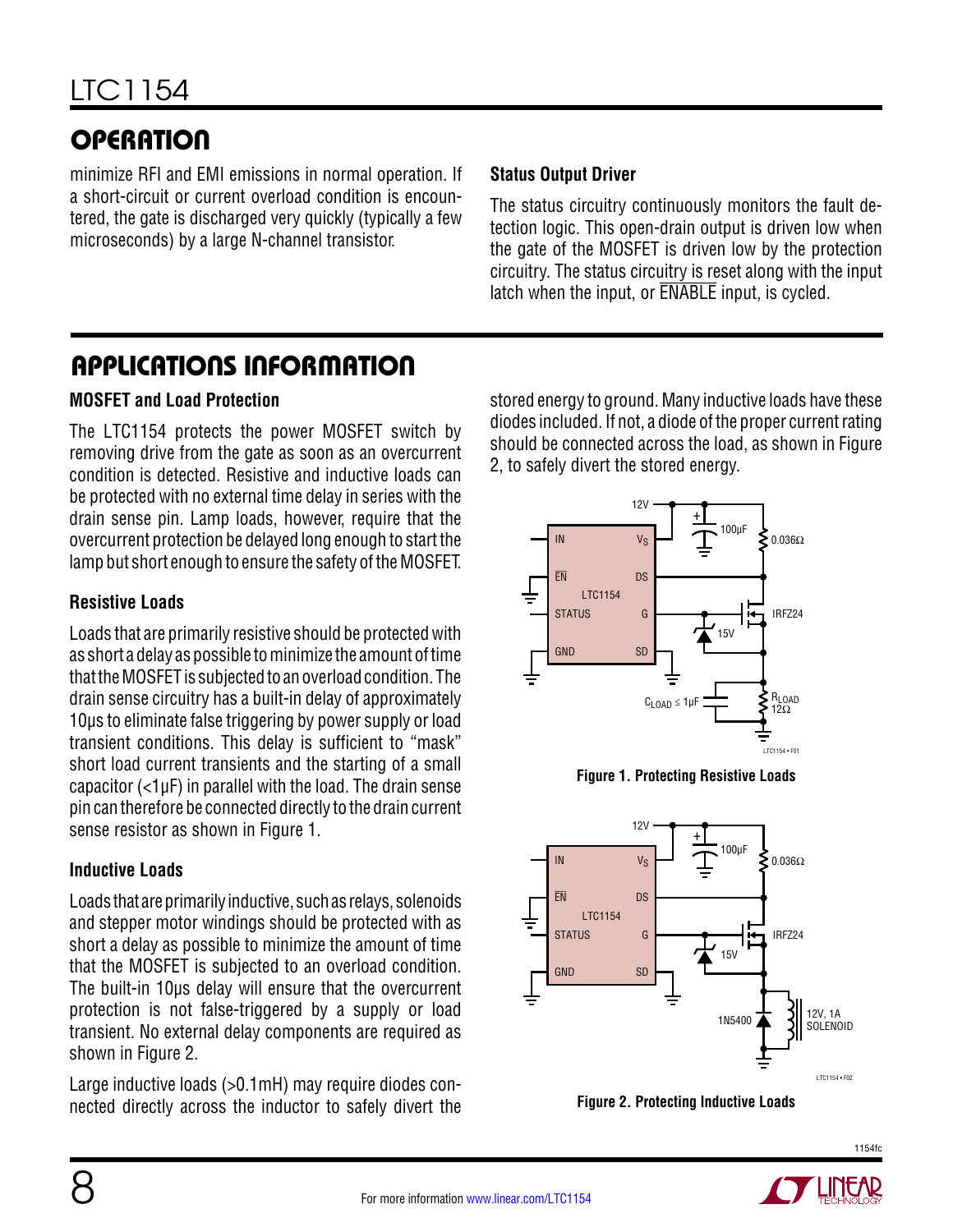## Applications Information

#### **Capacitive Loads**

Large capacitive loads, such as complex electrical systems with large bypass capacitors, should be powered using the circuit shown in Figure 3. The gate drive to the power MOSFET is passed through an RC delay network, R1 and C1, which greatly reduces the turn-on ramp rate of the switch. And since the MOSFET source voltage follows the gate voltage, the load is powered smoothly and slowly from ground. This dramatically reduces the start-up current flowing into the supply capacitor(s) which, in turn, reduces supply transients and allows for slower activation of sensitive electrical loads. (Diode, D1, provides a direct path for the LTC1154 protection circuitry to quickly discharge the gate in the event of an overcurrent condition).



**Figure 3. Powering Large Capacitive Loads**

The RC network,  $R_D$  and  $C_D$ , in series with the drain sense input should be set to trip based on the expected characteristics of the load *after* start-up. With this circuit, it is possible to power a large capacitive load and still react quickly to an overcurrent condition. The ramp rate at the output of the switch as it lifts off ground is approximately:

$$
dV/dt = (V_G - V_{TH})/(R1 \bullet C1)
$$

And therefore the current flowing into the capacitor during start-up is approximately:

 $I<sub>START-UP</sub> = C<sub>I</sub>$   $_{OAD}$   $\bullet$  dV/dt

Using the values shown in Figure 3, the start-up current is less than 100mA and does not false-trigger the drain sense circuitry which is set at 2.7A with a 1ms delay.

#### **Lamp Loads**

The inrush current created by a lamp during turn-on can be 10 to 20 times greater than the rated operating current. The circuit shown in Figure 4 shifts the current limit threshold up by a factor of 11:1 (to 30A) for 100ms when the bulb is first turned on. The current limit then drops down to 2.7A after the inrush current has subsided.



**Figure 4. Lamp Driver with Delayed Protection**

#### **Selecting R<sub>D</sub> and C<sub>D</sub>**

Figure 5 is a graph of normalized overcurrent shutdown time versus normalized MOSFET current. This graph is used to select the two delay components,  $R_D$  and  $C_D$ , which make up a simple RC delay between the drain sense resistor and the drain sense input.



**Figure 5. Overcurrent Shutdown Time vs MOSFET Current**



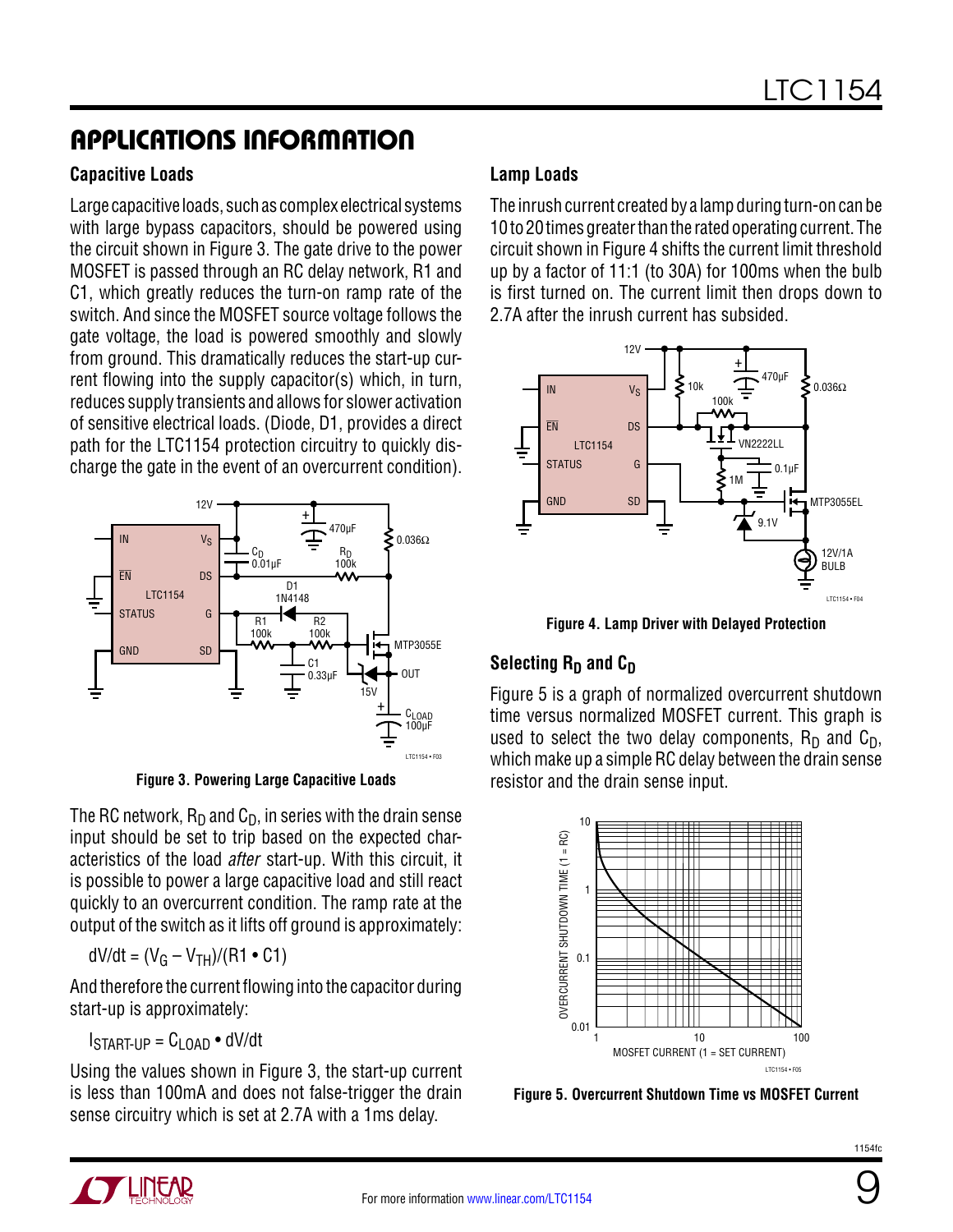# Applications Information

The Y axis of the graph is normalized to one RC time constant. The X axis is normalized to the current. (The set current is defined as the current required to develop 100mV across the drain sense resistor).

Note that the shutdown time is shorter for increasing levels of MOSFET current. This ensures that the total energy dissipated by the MOSFET is always within the bounds established by the manufacturer for safe operation. (See MOSFET data sheet for further information).

#### **Using a Speed-Up Diode**

To reduce the amount of time that the power MOSFET is in a short-circuit condition, "bypass" the delay resistor with a small signal diode as shown in Figure 6. The diode will engage when the drop across the drain sense resistor exceeds about 0.7V, providing a direct path to the sense pin and dramatically reducing the amount of time the MOSFET is in an overload condition. The drain sense resistor value



**Figure 6. Using a Speed-Up Diode**

is selected to limit the maximum DC current to 2.8A. The diode conducts when the drain current exceeds 20A and reduces the turn-off time to 15µs.

#### **Reverse Battery Protection**

The LTC1154 can be protected against reverse battery conditions by connecting a resistor in series with the ground lead as shown in Figure 7. The resistor limits the supply current to less than 50mA with –12V applied.



**Figure 7. Reverse Battery Protection**

Since the LTC1154 draws very little current while in normal operation, the drop across the ground resistor is minimal. The 5V µP (or control logic) is protected by the 10k resistors in series with the input and status pins.

#### **Current Limited Power Supplies**

The LTC1154 requires at least 3.5V at the supply pin to ensure proper operation. It is therefore necessary that the supply to the LTC1154 be held higher than 3.5V at all times, even when the output of the switch is short circuited to ground. The output voltage of a current limited regulator may drop very quickly during short-circuit and pull the supply pin of the LTC1154 below 3.5V before the shutdown circuitry has had time to respond and remove drive from the gate of the power MOSFET. A supply filter should be



**Figure 8. Supply Filter for Current Limited Supplies**

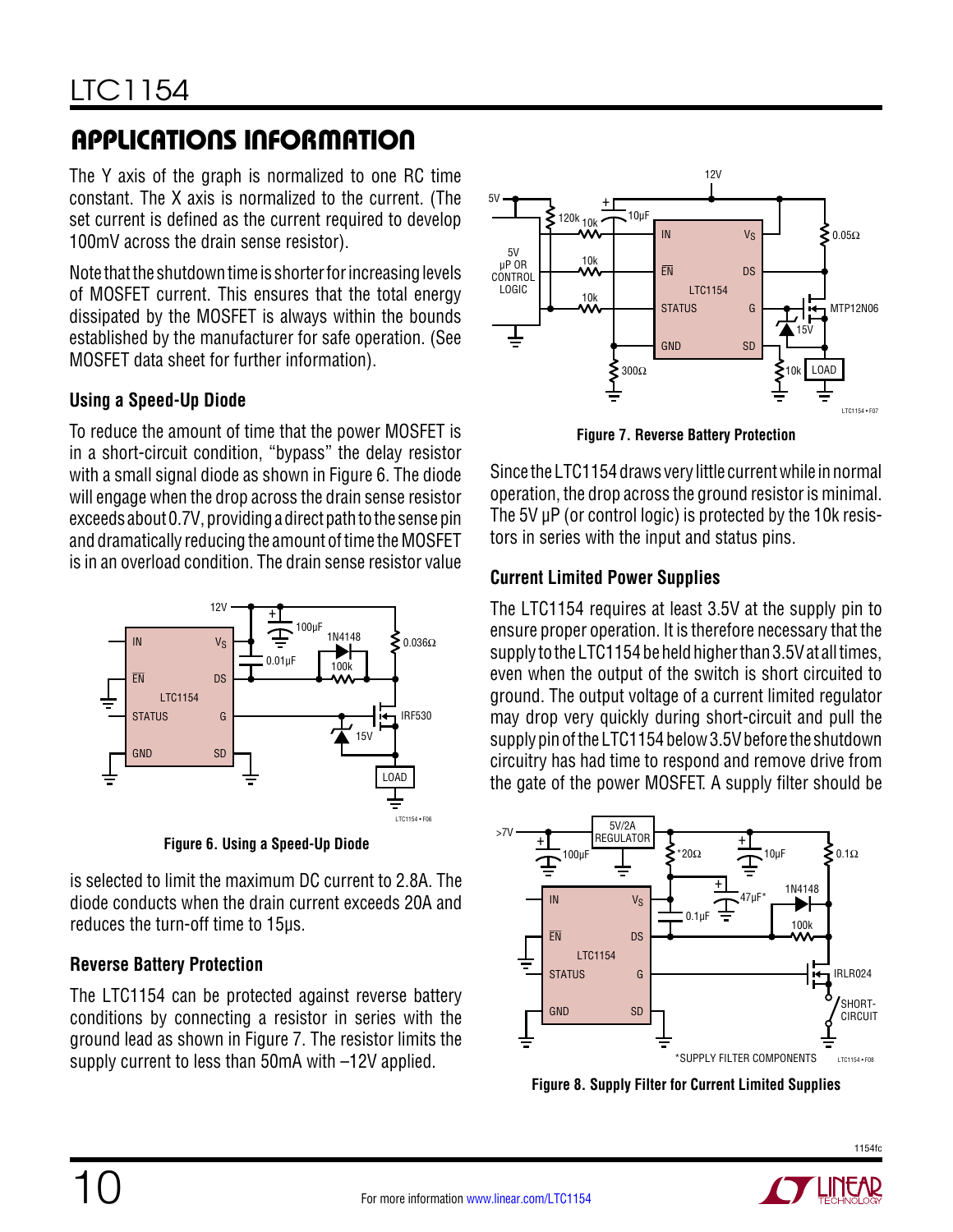# Applications Information

added as shown in Figure 8 which holds the supply pin of the LTC1154 high long enough for the overcurrent shutdown circuitry to respond and fully discharge the gate.

Five volt linear regulators with small output capacitors are the most difficult to protect as they can "switch" from a voltage mode to a current limited mode very quickly. The large output capacitors on many switching regulators may

be able to hold the supply pin of the LTC1154 above 3.5V sufficiently long that this extra filtering is not required.

Because the LTC1154 is micropower in both the standby and ON state, the voltage drop across the supply filter is less than 2mV, and does not significantly alter the accuracy of the 100mV drain sense threshold voltage.

## Typical Applications



†A 51k pull-up resistor should be connected between Status Output and 5V Logic Supply.



IN EN STATUS† GND **V<sub>S</sub>** DS G SD LTC1154 + 10µF IRLD024 4.75V TO 5.25V LTC1154 • TA05 5V LOAD 5V SWITCH IS SHUTDOWN WHEN  $V_S > 5.7V$ µP OR **CONTROL** LOGIC 100Ω 5.6V



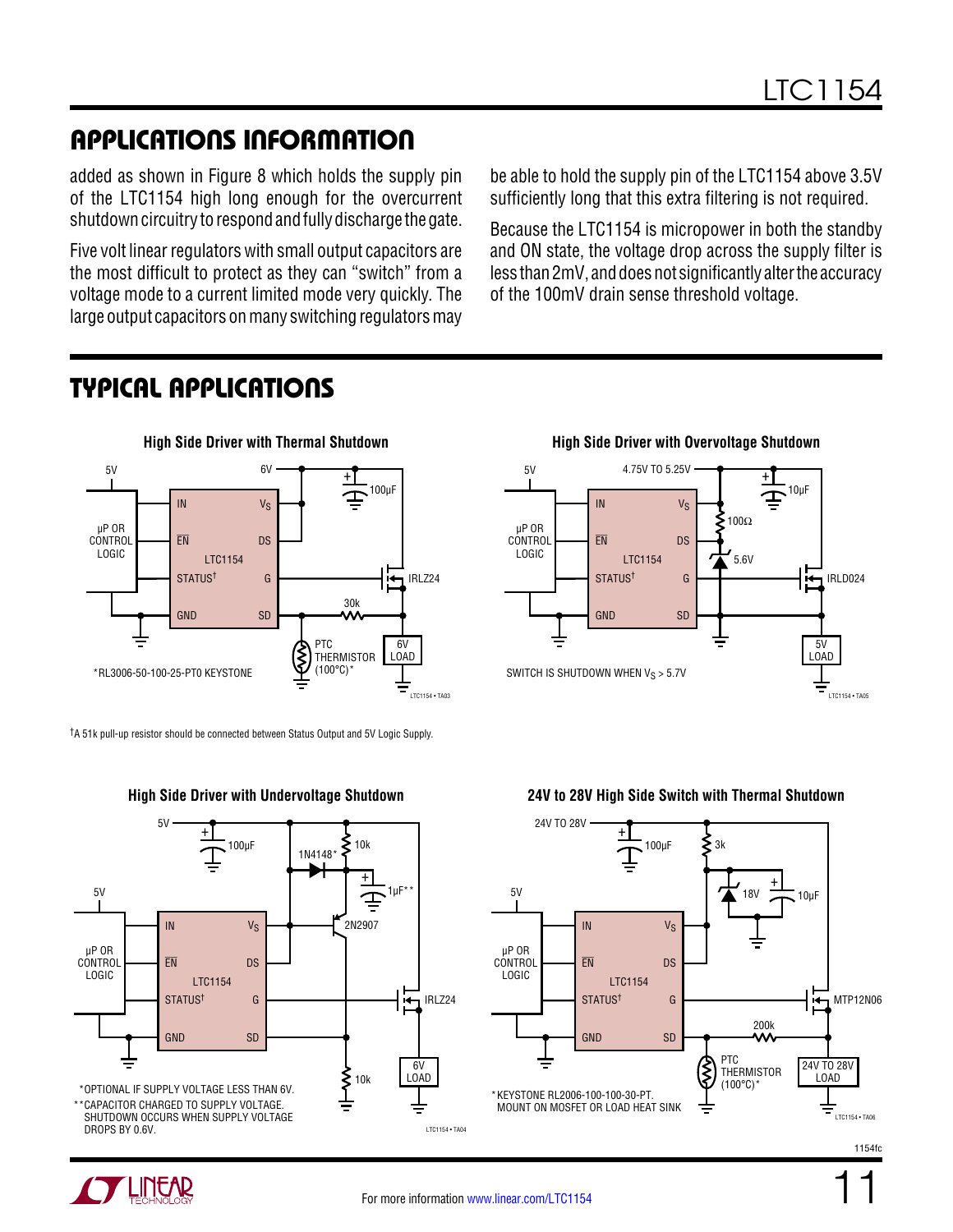



†A 51k pull-up resistor should be connected between Status Output and 5V Logic Supply.

**"4-Cell-to-5V" Extremely Low Voltage Drop Regulator with Overcurrent Shutdown, Status Feedback, Ramped Turn-ON and 8µA Standby Current**





<u>LINEAR</u>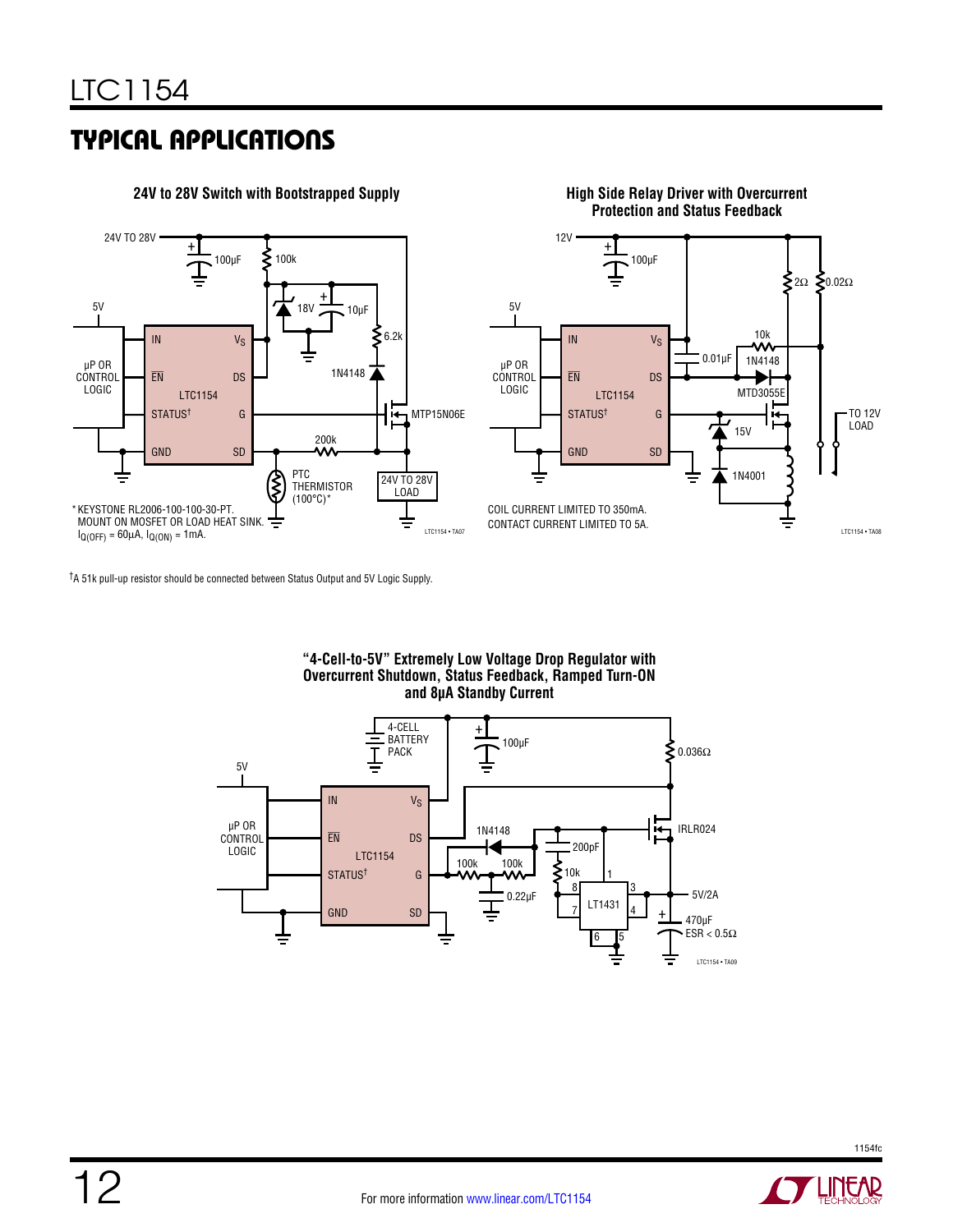

**Bank Controlled High Side Switches with "Global" Thermal and Overvoltage Shutdown**

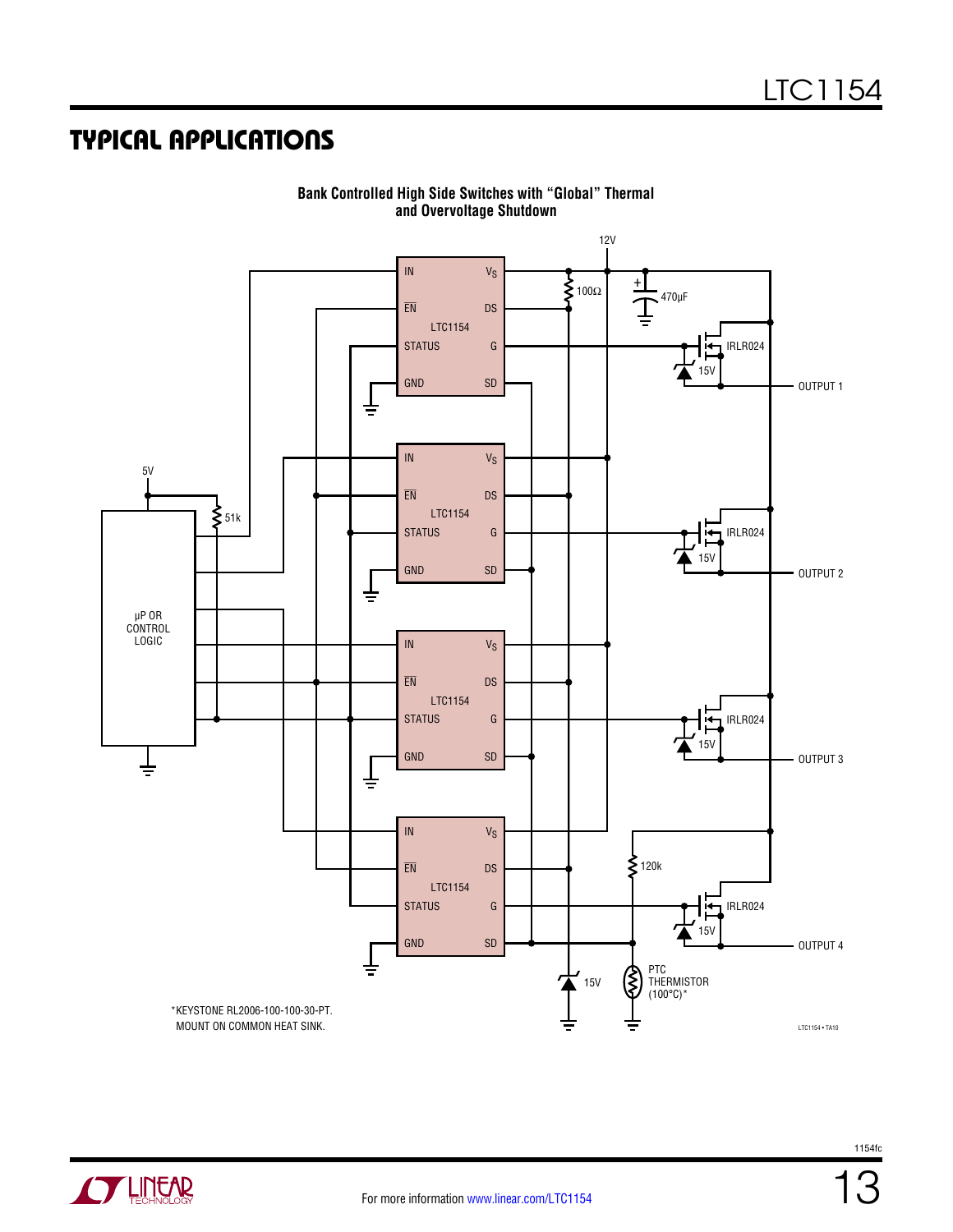

**12V Step-Up Regulator with Ultralow Standby Current, Overcurrent Protection and Status Feedback**

**12V Step-Up Regulator with 1A Overcurrent Protection, Switch Status Feedback and Ramped Output**

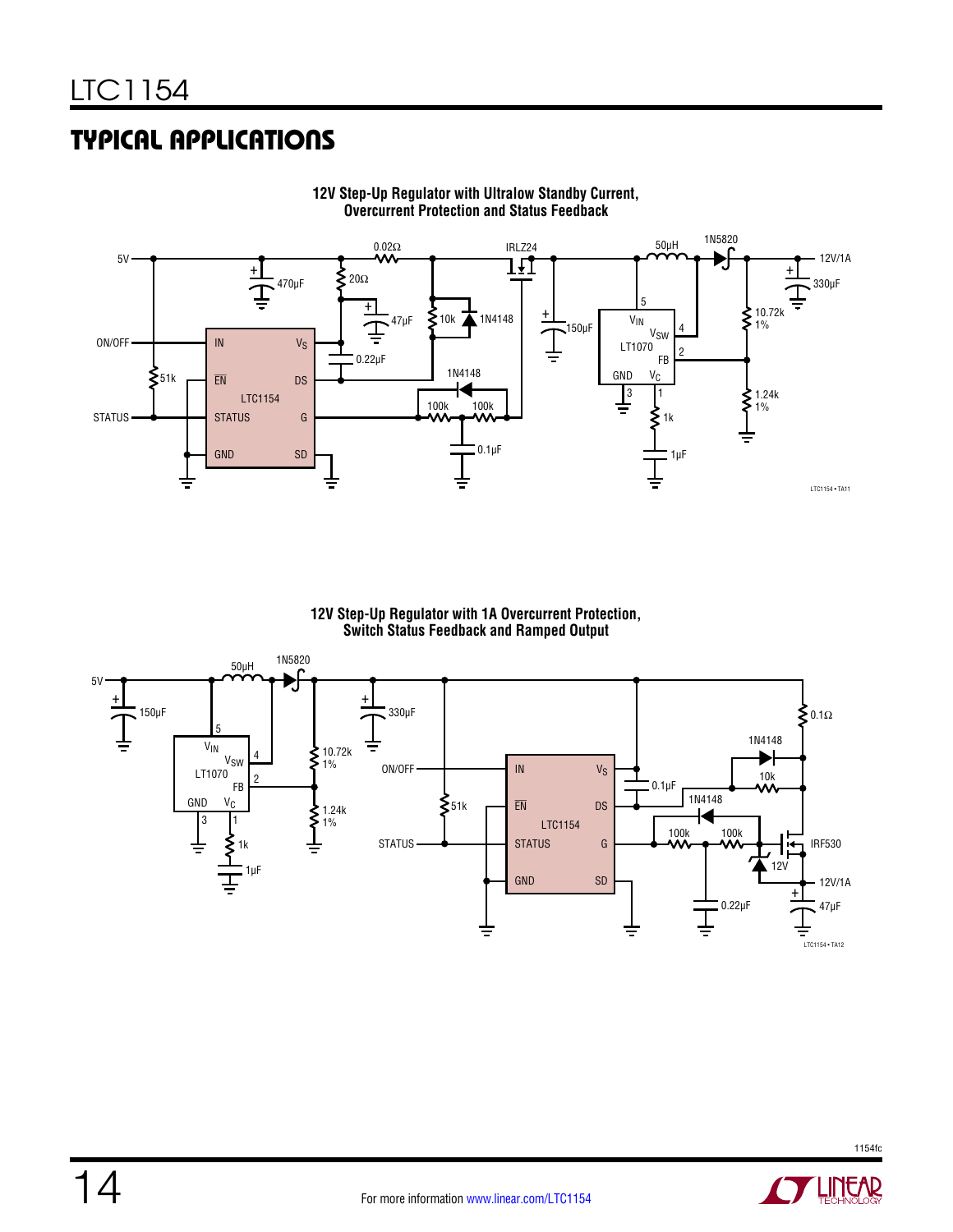### Package Description

**Please refer to <http://www.linear.com/product/LTC1154#packaging>for the most recent package drawings.**



**N Package 8-Lead PDIP (Narrow .300 Inch)**

NOTE:<br>1. DIMENSIONS ARE MILLIMETERS \*THESE DIMENSIONS DO NOT INCLUDE MOLD FLASH OR PROTRUSIONS.

MOLD FLASH OR PROTRUSIONS SHALL NOT EXCEED .010 INCH (0.254mm)

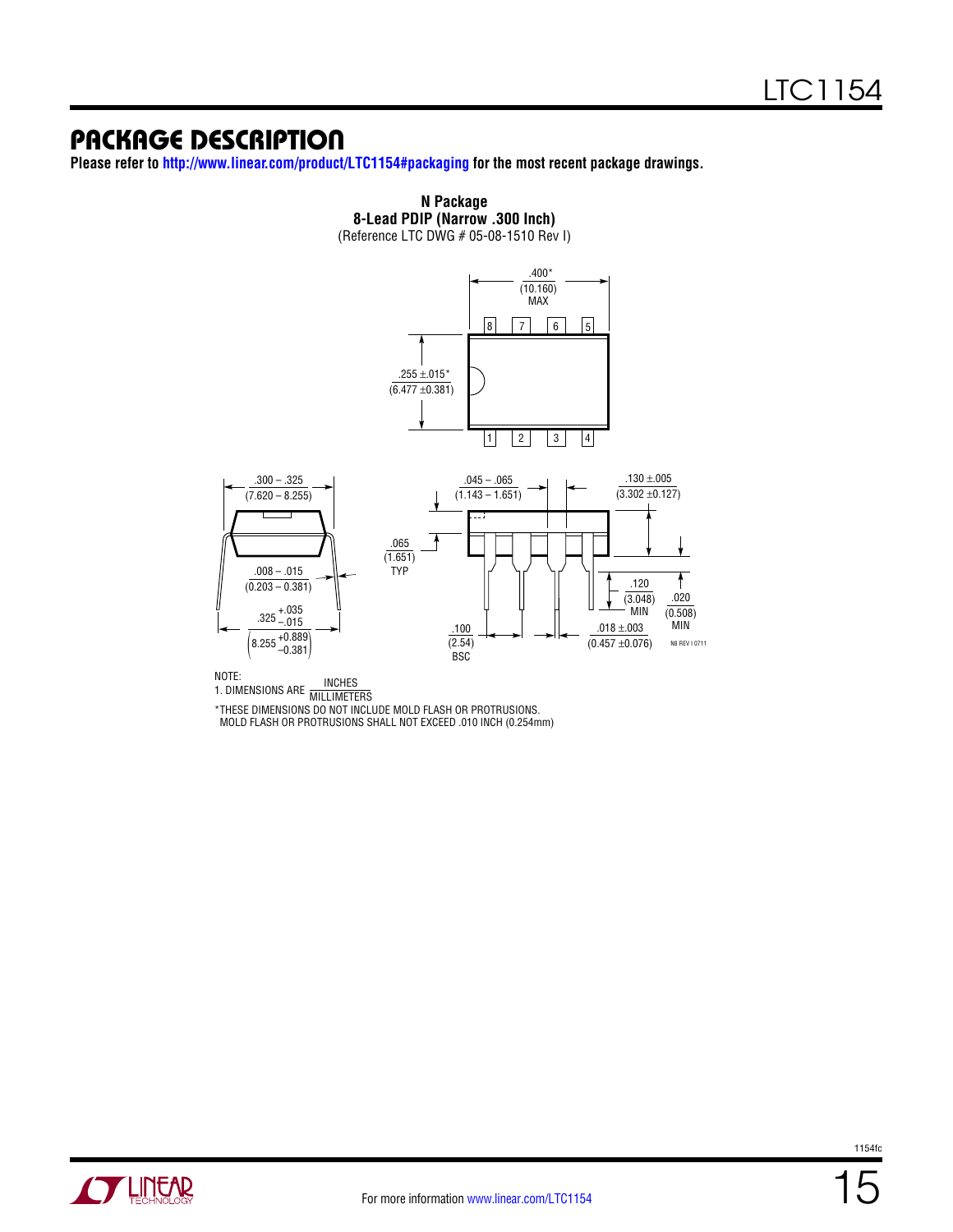### Package Description

**Please refer to <http://www.linear.com/product/LTC1154#packaging>for the most recent package drawings.**



**S8 Package**

4. PIN 1 CAN BE BEVEL EDGE OR A DIMPLE



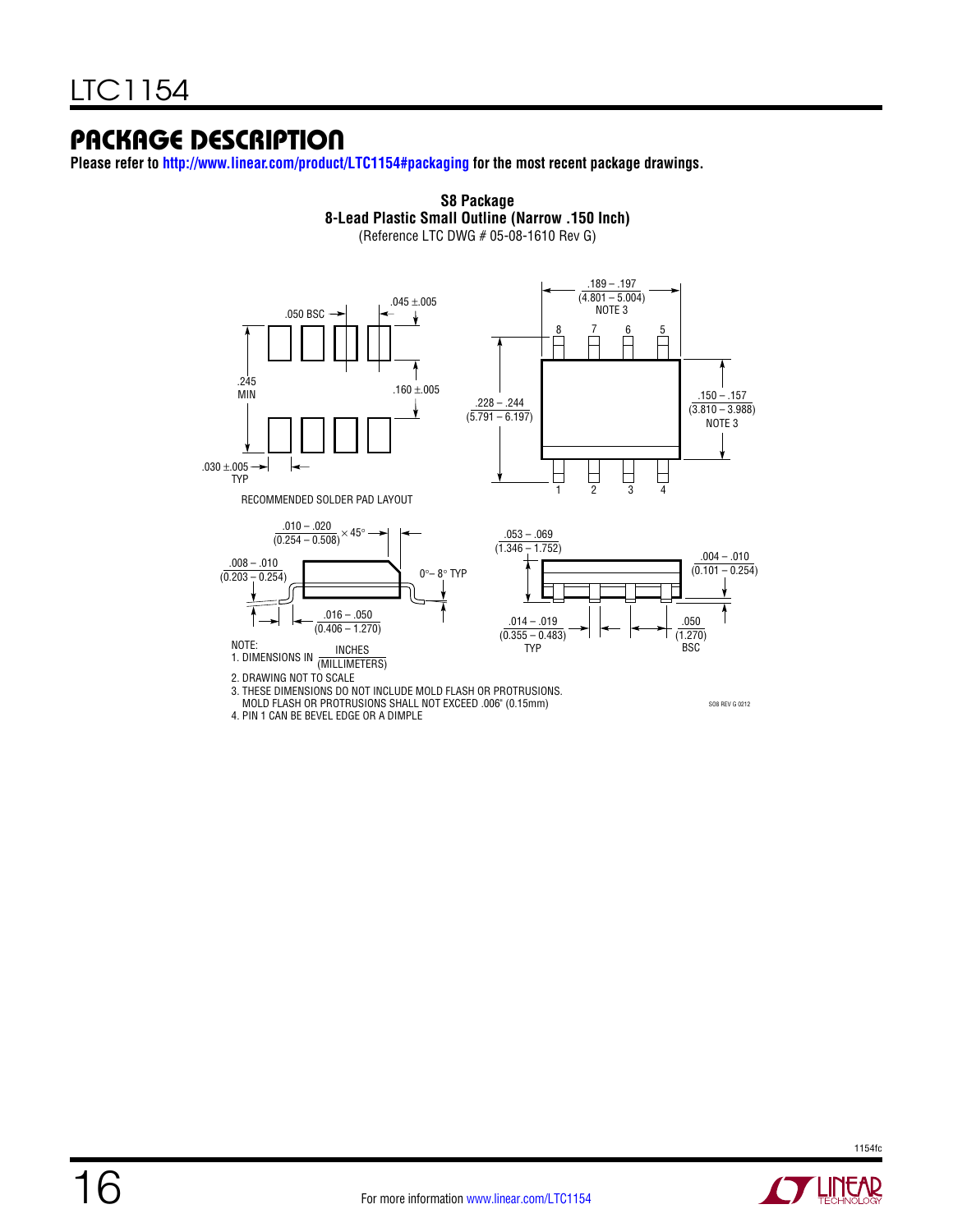### Revision History **(Revision history begins at Rev B)**

| <b>REV</b> | <b>DATE</b> | DESCRIPTION                                         | <b>PAGE NUMBER</b> |
|------------|-------------|-----------------------------------------------------|--------------------|
| R          | 4/11        | Updated Graph TPC05                                 |                    |
|            |             | <b>Updated SCSI Termination Typical Application</b> | 18                 |
|            |             | <b>Updated Related Parts</b>                        | 18                 |
| C          | 2/16        | Corrected Pin Names                                 | 2, 3, 5, 6         |